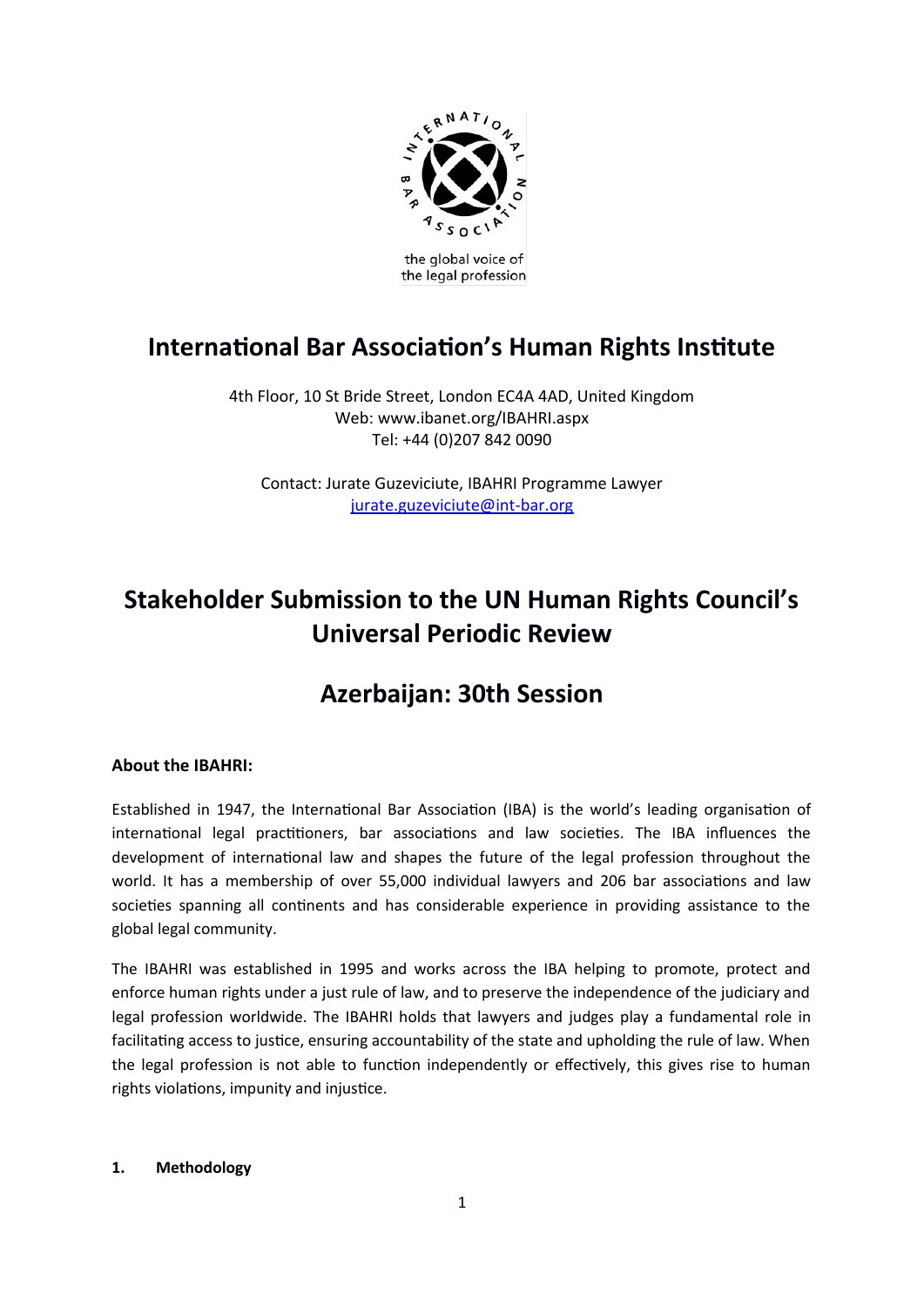- **1.1.** Since Azerbaijan underwent its 2<sup>nd</sup> UPR cycle on 5 July 2013, the IBAHRI has undertaken a factfinding mission to Azerbaijan to assess the extent to which fair trial rights are adhered to during so-called 'freedom of expression' cases. The resultng report, published in May 2014, urged Azerbaijan to ensure that fair trials are conducted by an independent judicial body.<sup>1</sup>
- **1.2.** Since 2016, the IBAHRI has been working closely with young Azerbaijani lawyers. In 2017, the IBAHRI launched its first ever Mentorship Programme with the aim of bringing junior and senior Azerbaijani lawyers together to work on human rights cases.
- **1.3.** The information and recommendations in this submission are based on the IBAHRI's work and engagement with legal profession in the country, and consultaton with local partners.

# 2. **Introduction**

- 2.1. In 2014, right after the Azerbaijan's review in the 2<sup>nd</sup> UPR cycle on 5 July 2013, Azerbaijan started a severe crackdown of an unprecedented scale against human rights defenders, journalists, civil society and lawyers in the country. Throughout 2014 and onwards, dozens of human rights activists and political opposition actors were imprisoned or had to flee the country, lawyers were disbarred, local and internatonal NGOs faced criminal charges, had their accounts frozen, equipment confiscated and were forced to close down and cease all their activities. Independent media outlets were also closed.
- **2.2.** In 2014, the Council of Europe Parliamentary Assembly Rapporteur on strengthening the role and protection of human rights defenders, stated that the situation of human rights defenders in Azerbaijan had dramatcally deteriorated since 2013 and that fundamental freedoms were persistently breached.<sup>ii</sup>
- **2.3.** Since 2015, Azerbaijan has been afected by an economic crisis, which has resulted in major currency devaluation and inflation. These economic problems were accompanied by continuing violations of civil and political rights, such as lack of free elections and freedom of expression and assembly, on-going persecuton of civil society, lawyers, journalists and other human right defenders.
- **2.4.** In November 2015, parliamentary electons were held in Azerbaijan, which resulted in a victory for the ruling New Azerbaijan Party. Due to government restrictons, the internatonal monitors from the OSCE did not observe the vote.<sup>iii</sup> In 2016, a Constitutional referendum took place, which resulted in extension of the presidental powers. In October 2018, Azerbaijan will hold a presidential election.

# **3.** Normative Framework

### **Scope of international obligations**

**3.1.** Azerbaijan is a party to all main United Nations (UN) human rights treaties, including the International Covenant on Civil and Political Rights (ICCPR), Convention against Torture and Other Cruel Inhuman or Degrading Treatment or Punishment (CAT), Optonal Protocol to the Convention against Torture and other Cruel, Inhuman or Degrading Treatment or Punishment (OPCAT).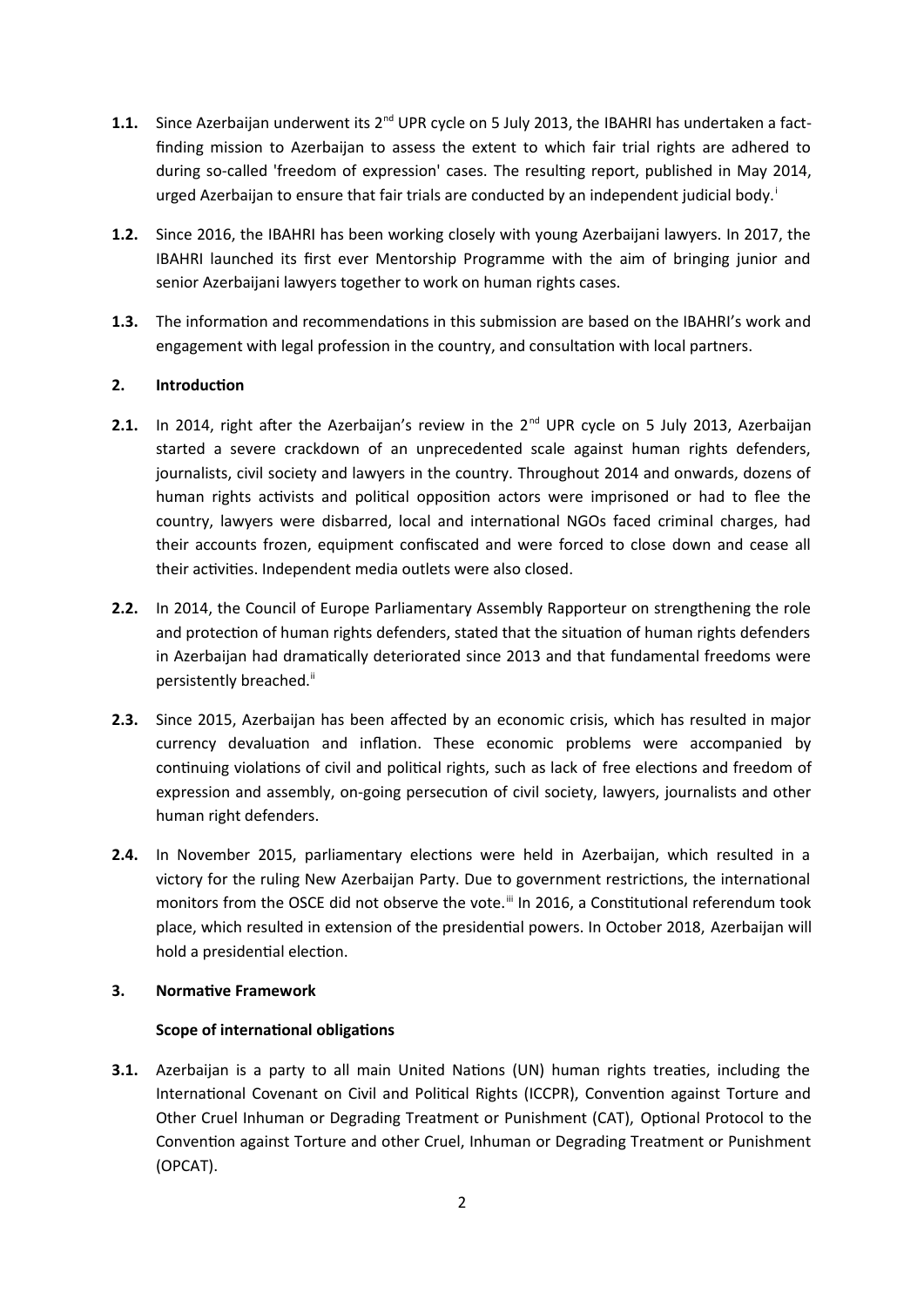*3.2.* Azerbaijan underwent its 2nd cycle UPR in 2013. Recommending states called Azerbaijan to '*ensure that human rights defenders, lawyers and other civil society actors are able to carry out their legitmate actvites without fear or threat of reprisal, obstructon or legal and* administrative harassment' (Sweden).<sup>"</sup> Azerbaijan supported these recommendations.

#### **4. Legal profession in Azerbaijan**

**4.1.** The situation of the legal profession in Azerbaijan is alarming. The number of qualified lawyers is disturbingly low, i.e. a country of 9.7 million people has only around 900 lawyers. That means there is one lawyer for more than 10 thousand Azerbaijani citzens. In order to guarantee effective implementation of the right of access to a lawyer for everyone,<sup>v</sup> it is crucial to increase the number of qualified lawyers.

#### **Admission to the legal profession**

- **4.2.** Admission to the legal profession should be stpulated in law and should be transparent and objective. States should ensure that there is no interference on any grounds, especially political or other opinion-related grounds, in such admission processes.<sup>vi</sup>
- **4.3.** A bar association should not act as a part of a bureaucratic apparatus allowing for government control of the legal profession, but should operate as a professional associaton, working to protect the rights of its members and, in so doing, fostering the rule of law. Situatons where the State, in particular the executive branch, controls all or part of a bar association, or its governing body, and where membership in such an organisaton is compulsory, are clearly incompatible with the principle of the independence of the legal profession. $\mathbf{w}$
- **4.4.** The *Law on Advocates and Advocate Actvites* stpulates admission requirements to the Azerbaijani Bar Associaton (ABA). A person can become a member of the bar if he/she has 3 years of work experience as a lawyer or scientst/academic in the field of law and has successfully passed an examination held by the ABA and State Examination Centre. The examination consists of two parts – written exam and an interview. $\frac{1}{10}$  The Law does not regulate on the frequency of the exam. In practice, however, the exams are held once or twice per year.
- **4.5.** The Special Rapporteur on the Independence of Lawyers and Judges has often expressed concerns about situations where the entry into or continued practice within the legal profession is conditoned or controlled by the executve branch. The Special Rapporteur is of the opinion that licensing systems managed by State institutions are against international standards on the independence of the legal profession. The legal profession is best placed to determine admission requirements and procedures, and it should be responsible both for the administration of examinations and other requirements and for the granting of professional licences.<sup>ix</sup>
- **4.6.** For example, human rights defender Rasul Jafarov submited his request to take the bar exam, required for the entry into the Azerbaijani Bar Associaton in 22 November 2016. He has not received any response since.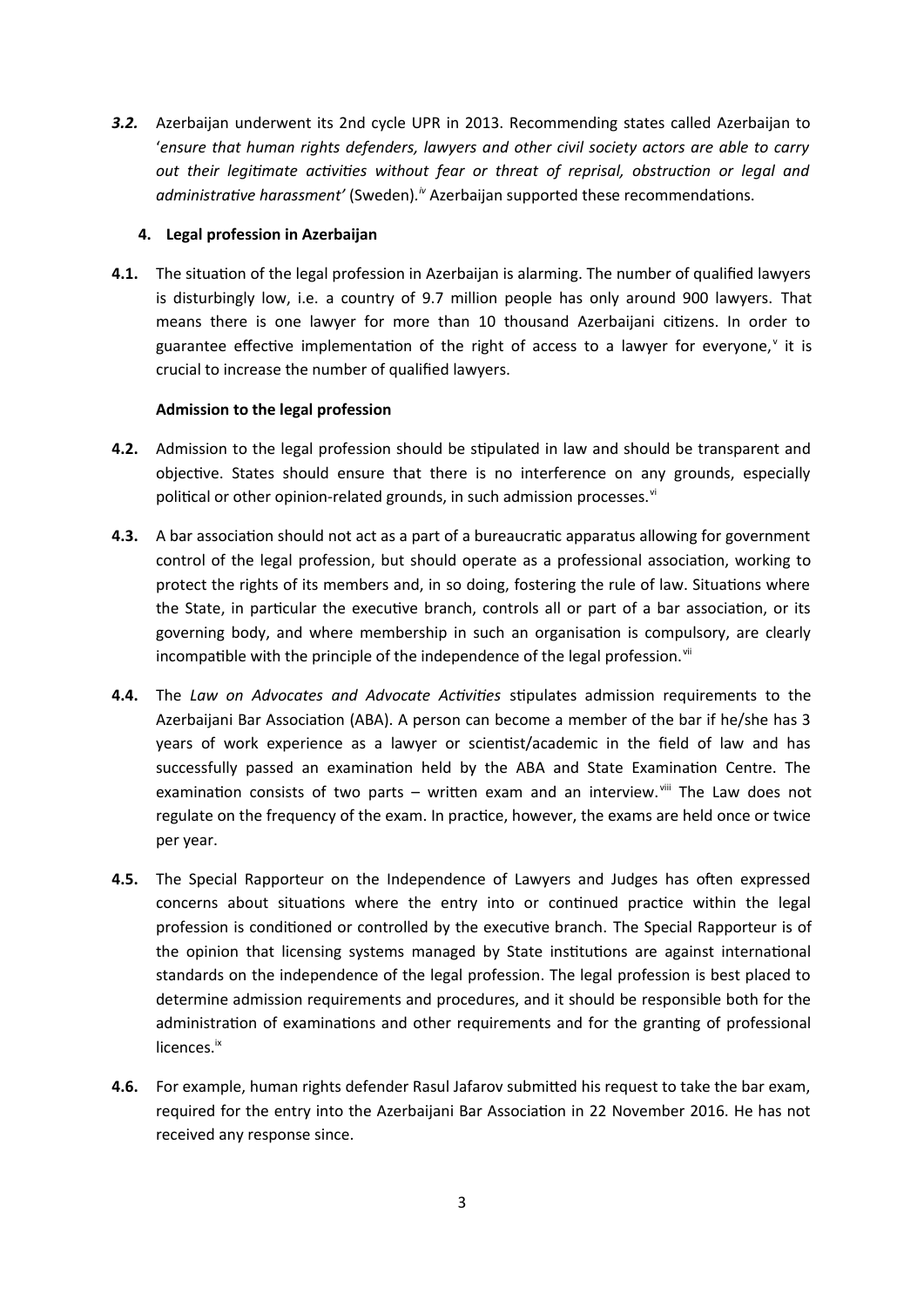**4.7.** Furthermore, government retains infuence over the ABA membership through the Qualificaton Commission of Advocates. This Commission is formed to 'determine the professional preparedness of candidates to become advocates'.<sup>x</sup> Six of the nine Commission members are chosen by the executive branch and by the judicial branch, which in turn, is influenced substantially by the executive authorities.

### Lack of independence of the legal profession

- **4.8.** The best guarantee of independence of legal profession is a self-governing body, understood as an organization independent from the State or other national institutions. $x_i$  The Special Rapporteur on Independence of Judges and Lawyers has repeatedly highlighted the importance of independent and self-regulating bar associations to oversee the process of admitting candidates to the bar, provide for uniform codes of ethics, and conduct and enforce disciplinary measures, including disbarment.
- **4.9.** The IBAHRI submits that the Azerbaijani Bar Associaton does not act as a self-governing insttuton and therefore lacks independence. Though the law provides that the ABA is independent of the Ministry of Justice and any other state control, xill it can be claimed that like most semi-public insttutons in Azerbaijan, the ABA is *de facto* under the infuence of the executive branch. In places where bar associations are controlled by the State, lawyers often become the target of attacks from the very organisations that should be protecting them.
- **4.10.** Furthermore, on many occasions, the ABA has proven to follow the instructions of the state authorites and act against its members, human rights lawyers. The most recent case concerns the disciplinary proceedings initated against Mr Yalchin Imanov, ABA member, under the request of Prison Service of the Ministry of Justice for him speaking out on ill-treatment of his clients in prison.

### **Continuous legal education (CLE), including on human rights law**

- **4.11.** Quality legal education and training for lawyers are essential so that they may be properly equipped to represent their clients independently, adequately, effectively and in full compliance with their ethical duties.<sup>xiii</sup> 'Governments, professional associations of lawyers and *educatonal insttutons shall ensure that lawyers have appropriate educaton and training and be made aware of the ideals and ethical dutes of the lawyer and of human rights and fundamental freedoms recognized by natonal and internatonal law*.'xiv
- **4.12.** Currently, there is no CLE being provided by the ABA which included human rights law and practice.

### **Safety and security of lawyers**

- **4.13.** The UN Basic Principles require States to adopt all appropriate measures to ensure that lawyers are able to perform all of their professional functions 'without intimidation, *hindrance, harassment or improper interference'*. xv
- **4.14.** As examples provided below demonstrate, since 2013, a handful of Azerbaijani lawyers have been arrested, detained and convicted on false charges. As stated by the Special Rapporteur,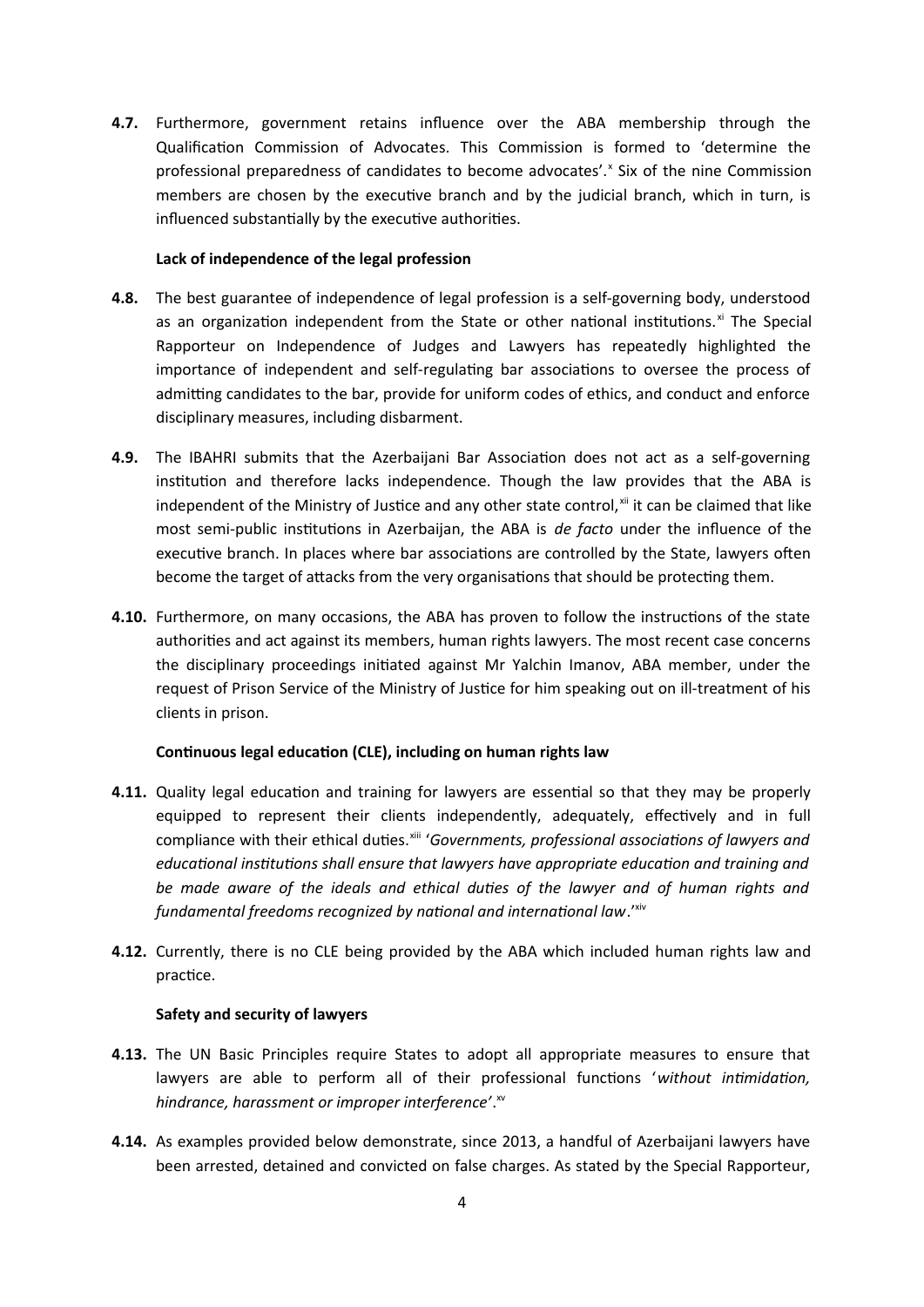where attacks on the liberty of lawyers are frequent or systemati, they may undoubtedly have a chilling effect on the whole category of legal practitioners.<sup>xvi</sup>

## **Disciplinary proceedings**

- **4.15.**According to the *Law on Advocates and Advocate Actvites*, if an ABA member 'is found guilty of violating the  $\langle ... \rangle$  Law while performing the duties, he/she can be brought to disciplinary liability'.<sup>xvii</sup> The disciplinary measures include notification, reprimand, suspension of the atorney's licence and disbarment.
- **4.16.** In Azerbaijan, however, the disciplinary proceedings are used as a political tool to silence critical voices. In 2017, the UN Special Rapporteur on the Situation on Human Rights Defenders stated: '*For those lawyers who are members of the [Azerbaijani] Bar Associaton, disciplinary proceedings have been one of the main means of retaliaton for their human rights or professional actvites. There are cases of several lawyers whose disbarment and* sanctioning were unjustified and politically motivated'.<sup>*xviii*</sup>
- **4.17.** The cases listed below serve to prove the severe crackdown against human rights defenders in Azerbaijan, as well as the fact that the ABA acts against its members by initiating politically motivated disciplinary proceedings against them.
	- Khalid Bagirov, a prominent human rights lawyer, ABA member since 2004, with duration. He has brought a number of human rights cases before national and European courts. He was disbarred in 2015.
	- **- Alaif Hasanov**, a human rights lawyer who has represented other human rights defenders in criminal cases. He was disbarred in 2015 because of a defamaton lawsuit against him where he was sentenced to community service.
	- Aslan Ismayilov, human rights lawyer, was disbarred in 2013 for his allegedly critcal comments towards the state authorites.
	- Yalchin Imanov, a prominent human rights lawyer, ABA member since 2007. In February 2016, under the request of ABA, a court filed a complaint against the lawyer requesting disciplinary sanctions for "unethical" behaviour. Just recently, in September 2017, the ABA under the request of the Prison Service initated disciplinary proceeding against Mr. Imanov for allegedly spreading false information about the ill-treatment and torture of his clients in prison. The decision is pending.

### **5. Judicial independence**

**5.1.** UN Basic Principles on the Independence of the Judiciary provide that *'the judiciary shall decide maters before them impartally, on the basis of facts and in accordance with the law, without any restrictons, improper infuences, inducements, pressures, threats or interferences,* direct or indirect, from any quarter or for any reason'. Xix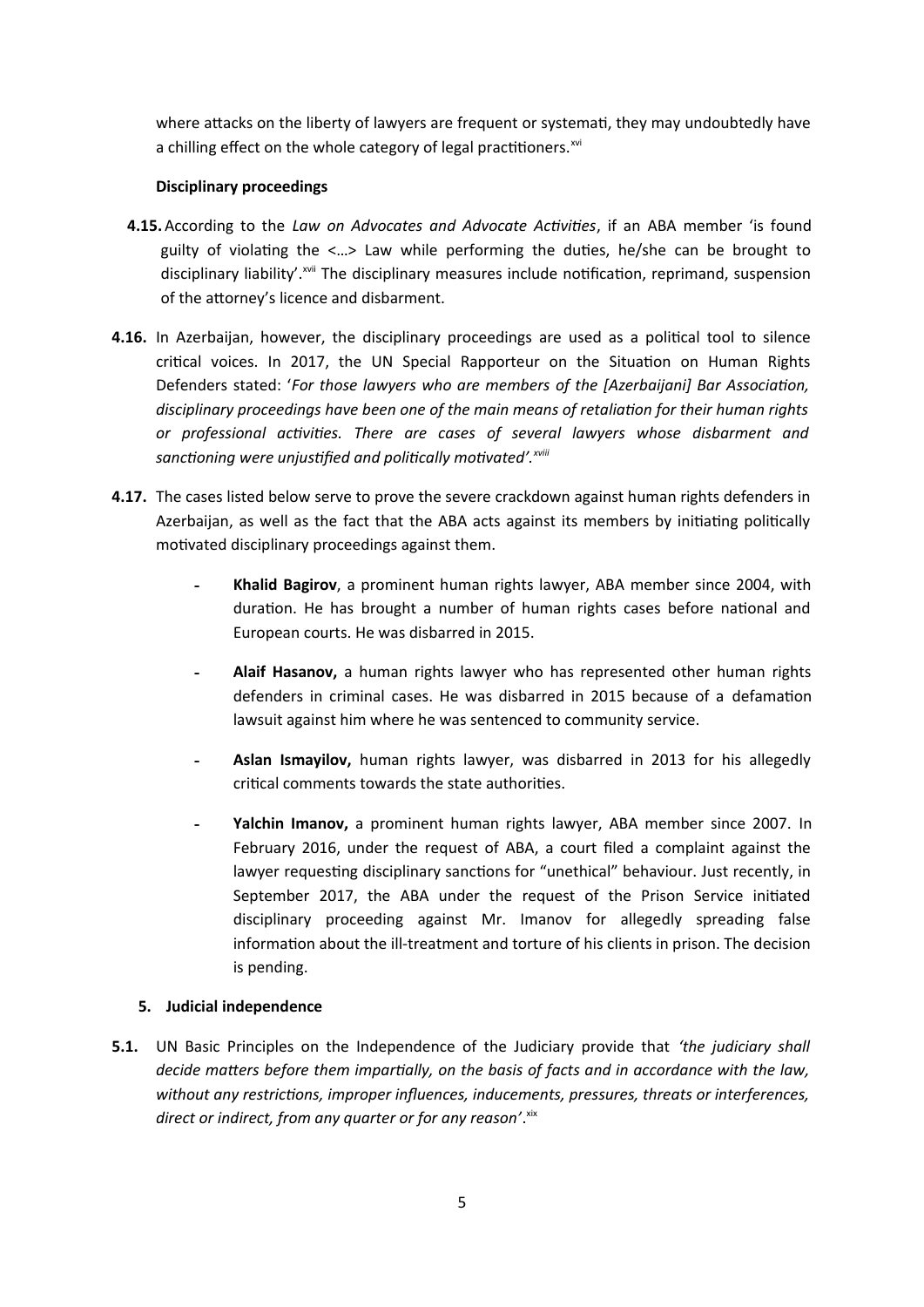- **5.2.** The numbers of politically motivated convictions by national courts serve to prove the lack of judicial independence in the country. To add to the list above, the IBAHRI notes the following cases against the most vocal and critical human rights defenders in Azerbaijan:
	- **- Intgam Aliyev**, a prominent human rights lawyer who has submited more than 200 applications to the European Court of Human Rights (ECtHR) in cases of election rigging, violations of free speech and right to fair trial. He was refused membership of the ABA in 2009. In 2015, he was convicted for tax evasion and abuse of power and sentenced to 7 years in prison. Released in March 2016.
	- **Khadija Ismayilova**, a journalist who investigated and reported cases of governmental corrupton. She was arrested in 2014 and sentenced to 7.5 years of imprisonment in September 2015. Released in May 2016.
	- **- Leyla Yunus**, director of the Insttute for Peace and Democracy, detained in April 2014, sentenced in August 2015 to 8.5 years of imprisonment on false charges of treason, fraud and tax evasion. Released in December 2015.
	- Arif Yunus, a human rights activist, detained in April 2014 and sentenced to 7 years imprisonment on false charges of treason, fraud and tax evasion. Released in November 2015.
	- **Rasul Jafarov**, a prominent human rights activist detained in 2014 and sentenced to 6.5 years imprisonment on false charges of tax evasion, illegal business activities and abuse of authority. Released in March 2016.
	- Anar Mammadli, human right activist engaged in protection of free election rights. He was detained in 2015 and convicted to 5.5 years imprisonment. Released in March 2016.
	- **Ilgar Mammadov**, member of the Azerbaijani political movement REAL. He was arrested in February 2013 on charges stemming from anti-government riots and sentenced to 7 years in prison. In 2014, ECtHR found that his arrest was politically motivated, and trial process was not fair.<sup>xx</sup> In 2015, the Committee of Minister obliged Azerbaijan to immediately release Mr. Mammadov.<sup>xxi</sup> Despite that, Mr. Mammadov still remains in prison to date.

### **Recommendation 1**

Extend a standing invitation to the Special Rapporteur on the Independence of Judges and Lawyers to undertake fact-finding country visit with respect to the situation of judiciary and **legal profession in the country** 

# **Recommendation 2**

Ensure effective implementation of the right of access to a lawyer for everyone protected by Article 14 of the ICCPR, by working to increase the number of practicing lawyers i.e. lifting the de facto restrictions and limitations for persons to join the national bar and facilitating the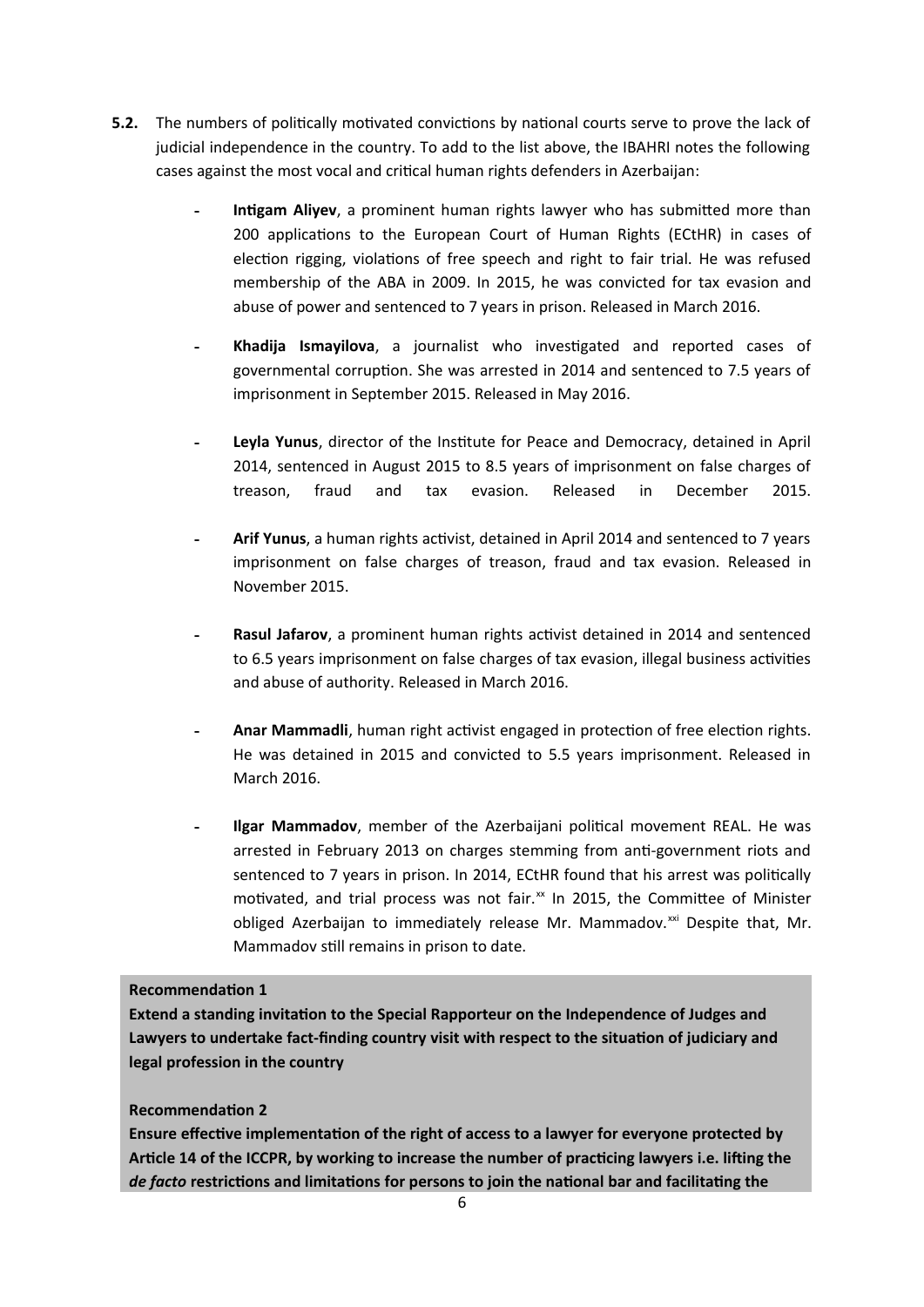#### **access to legal profession**

#### **Recommendation 3**

Refrain from government control of the legal profession and ensure the independence and self-regulation of the Azerbaijani Bar Association by withdrawing from appointing members of the Qualification Commission of Advocates

#### **Recommendation 4**

Ensure appropriate and quality, continuous legal education for the legal profession, including on human rights and fundamental freedoms in accordance with UN Basic Principles on the Role **iof Lawyers**

#### **Recommendation 5**

Ensure the independence of the Azerbaijani Bar Association by not using it as a tool to silence human rights lawyers by initiating disciplinary proceedings against them or disbarring them

#### **Recommendation 6**

Refrain from initiating lawsuits and other sort of reprisals or harassment against human rights defenders, and put an end to the practice of detaining them